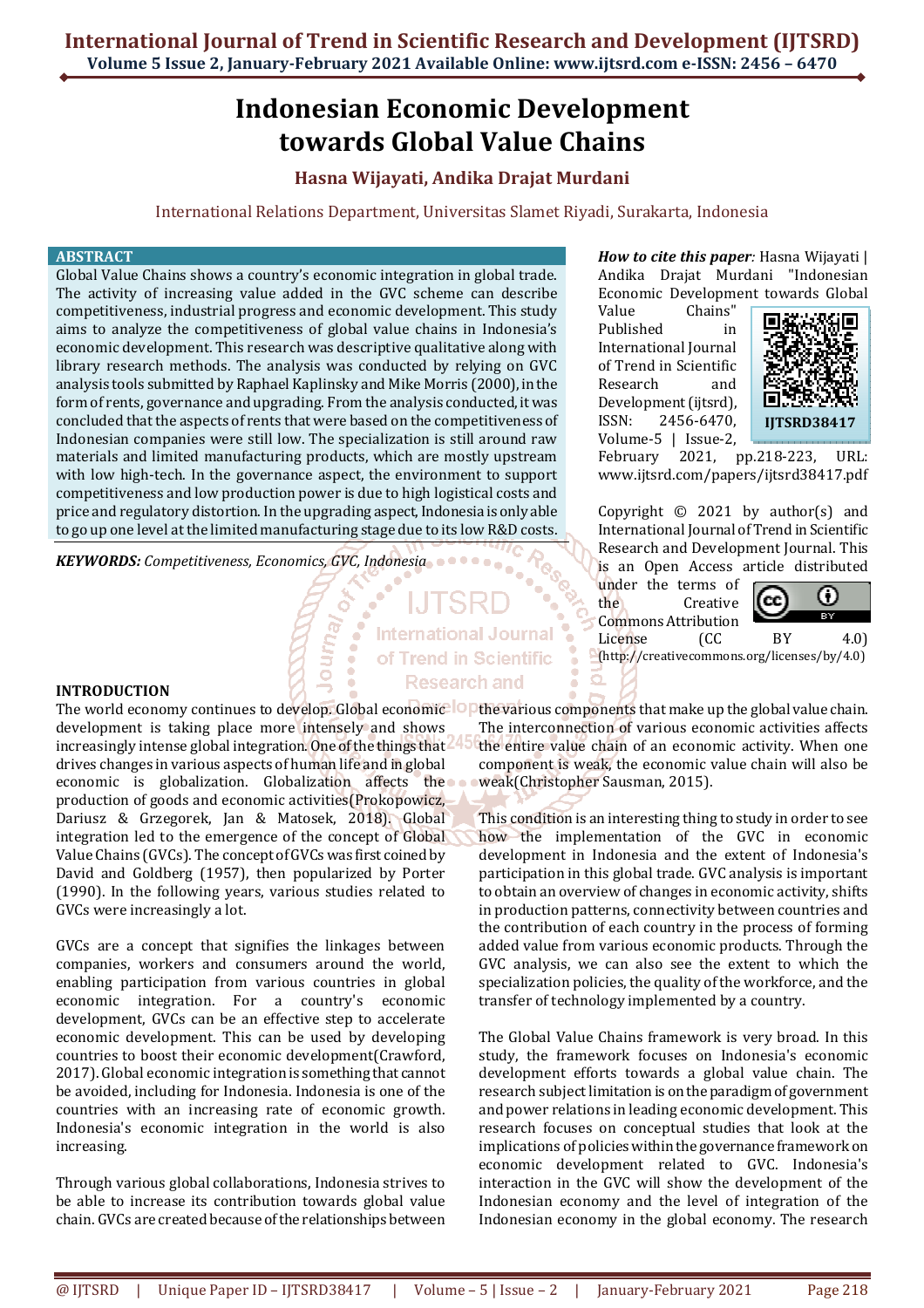questions raised in this study are related to the policy analysis of Indonesian economic development towards global value chains.

## **Research Methods**

This research uses a qualitative descriptive research approach. Qualitative descriptive research seeks to capture non-standardized meanings, processes, and contexts in numbers. The method used in this research is library research method. Literature study is a research method that focuses on content analysis through literature data or literature studies. The process of collecting primary and secondary data is carried out by relying on library sources, both from official government documents, news, journals and reference books. The data is then processed by qualitative descriptive analysis.

## **Global Value Chains Concept**

The main objective of the GVC study is to explore the interactions that occur between value distribution mechanisms and firms as actors of production and consumption that occur across borders. GVC was first introduced in the Global Value Chains Initiative discussion sponsored by the Rockefeller Foundation. Furthermore, the GVC study continues to be developed and crystallized by other researchers(G. Gerrefi, 2005). In further deepening the GVC concept, the analytical focus will be on the governance structure in managing international production networks.

GVCs play an important role in world economic growth. Based on UNCTAD's 2013 World Investment Report, at least 60% of the world trade that takes place is intermediate products and services as part of the GVCs process. However, the complexity of GVCs raises various concepts and are definitions related to the global production paradigm. In this case, (Baldwin, R. and Venables, 2013)introducing a concept known as "spiders", which means that the production process takes place through many parts and components that are inseparable from one another, and "snakes" which means that there is a sequential process from upstream to downstream which always has added value at each stage. This condition shows the complexity of the GVCs concept, thus giving rise to a scheme of "factory less goods producers".

In GVCs, producers of certain goods can officially have a statistical value from their products that are sold to the market. However, the statistical value actually cannot show a single production activity carried out. These producers carry out a series of pre-production activities, such as design, engineering, semi-finished processing, to control over the production of manufactured goods from upstream to downstream by involving many parties who can come from various countries. Each stage provides a certain added value to the product(Amador, 2014).

GVCs are characterized by the fragmentation of ongoing production with support from a wide range of production, investment, human and technology organizations(Irianto & Manullang, 2001). In a complex value chain concept, it is possible that added value occurs only in the domestic sector. Semi-finished products are exported, processed to get added value in one or more other countries, then re-imported, either for added value or for the final consumer(Casella et al., 2019)

The high complexity and different scale of analysis of the production process is what makes it nearly impossible to define, measure and map a GVC in one easy step. GVCs are defined and reviewed in various perspectives and concepts. However, GVCs always show the same thing, namely the existence of an international trade process that encourages the process of generating added value to products ranging from raw products to finished products that are ready for consumption. The value chain, which used to be mostly at the domestic level, has grown to include more than one country(Christopher Sausman, 2015)(Lindic, J., & da Silva, 2011).

The concept of GVCs is different from Porter's value chain, which emphasizes how the company's strategy is in business activities. GVCs cover a broader discussion, including systems developed to optimize production networks, distribution mechanisms, organizational structures and various matters in the international production network scheme(Inomata, 2017). Analysis of GVCs is built on the basis of a value-added oriented policy, with due observance of the production chain and market(Christopher Sausman, 2015).

The implementation and implications of GVCs for a country can vary widely. Several countries can take full advantage of GVCs to provide maximum benefits to the country's economic development. The activities of GVCs in a country can affect the macroeconomics of that country, the implications of which are seen by:

1. Determination of international price and cost competitiveness of a country

- 2. Effect on export market share
- 3. Effect on increasing GDP.

In this research, GVC analysis refers to several components that are the core of GVC, as stated by Raphael Kaplinsky and Mike Morris. The GVC analysis tools include (1) rents, (2) governance and (3) upgrading (Raphael Kaplinsky, 2000). Rents, is a form of the ability of companies or chain participants to protect themselves from competition that arises because of certain advantages that are not shared by all countries. Rents are considered a determining factor in helping specialize or differentiate a country's international trade.

In governance indicators, the focus is on the power relations between actors in a value chain. This is illustrated by the relationship between the controllers of the value chain in a production process(G. Gerrefi, 2005). The government is the party that has the power to force or pressure other parties in the value chain. These government policies can be enforced and implemented, so that the direction of industrial development will run according to government policies. Through applied industrial policies, the government can play a role as the party that builds the operational environment.

The government can direct the operational environment towards an environment that supports or on the contrary hinders the development of a commodity's production. This really depends on the supporting policies taken by the government (Widiartanti, 2016). Furthermore, various policies and synergies that occur with the industrial world will give birth to upgrading so as to contribute to the global supply value chain. Through the fulfillment of rents,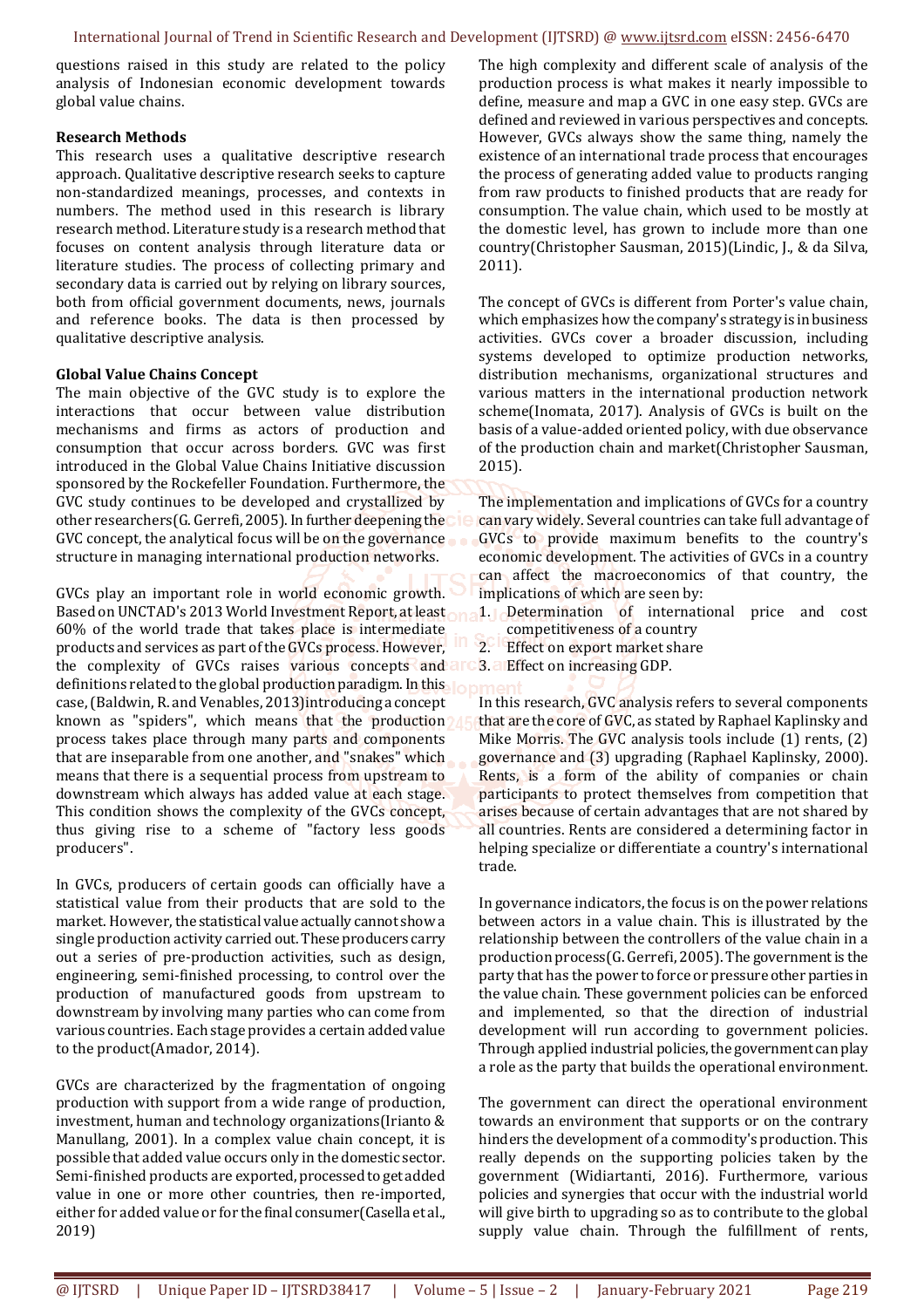governance and upgrading, it can be seen how far GVC has been implemented in Indonesia's economic development.

## **Analysis of Indonesia's Economic Development towards GVC**

Global Value Chains is an important concept for world economic development. This also applies to Indonesia's economic development. This concept has changed the form of world economic interaction. In the process of economic globalization, GVC has dramatically changed how the production process is organized, increasing interdependence between countries, as well as shifting the mercantilist paradigm in viewing the international trade process. Economic interactions in international trade are more complex, both at the level of economic actors to government.

The spread of global value chain production makes the economies of the world's countries increasingly connected to each other. The implication for the world economy is an interdependent economy. Greater economic integration will ultimately reduce a country's political freedom. The involvement and roles of the private, public, national and international sectors are also increasingly complex. The GVC study considers the form of transactions because the way the transactions are carried out reflects the structure of the power relationship between the parties, which ultimately determines the scope and magnitude of the distribution of value in trading.

In terms of rents, the ability of companies in Indonesia can be seen from the vertical integration of GVC. The GVC vertical integration type is based on a hierarchical structure that assumes absolute and unidirectional control of the parent company over its subsidiaries. The activities and all performance of the subsidiaries are strictly monitored and assessed in accordance with their head office management strategy. In contrast, outsourcing options tend to result in a a relationship between a client (buyer) and a subcontractor (a service supplier).(Inomata, 2017).

The quality of the institution to the level of development is very important. This means that the implementation of GVC for economic development is greatly influenced by the quality of the institution. The World Bank illustrates the important steps that need to be taken to increase the country's contribution to the GVC, namely by improving its institutions, providing fair rights protection, increasing the validity of contracts, requiring more transparency, adopting anti-corruption measures, making the customs process efficient, and encouraging financial deepening. The focus should be on reducing transaction costs so that companies within a country can easily join the GVC(World Bank, n.d.-a).

In this regard, companies in Indonesia have many limitations in managing and upgrading the added value of their products. In fact, upgrading is one of the important elements in GVC. World Development Report 2020 data shows that the majority of Indonesia's export products are still commodities or raw materials and only go to limited manufacturing products. This means that the strength of companies in Indonesia is still very limited. The factor that also influences this limitation lies in the governance aspect.

Government support in creating an environment that supports company development is considered less than

optimal. This is influenced by the high logistics costs that must be borne by companies. Indonesia is a country in the Asian region that has the most expensive logistics costs. The logistics cost figure even reaches around 24 percent of GDP. while Vietnam only reaches 20 percent of GDP, Thailand 15 percent, Malaysia 13 percent, and Japan and Singapore at 8 percent each.(Lingga, 2019). This cost is also a burden for the company so that the optimization of its production is hampered.

GVC relations are also heavily influenced by the strength exercised in the global production network by two actors. The first is the internal actors of the chain, generally the private sector. In some cases, this actor can be played by state-owned companies and communities. To maximize and adapt the value chain, they use their governance strengths to build and protect barriers to entry. When referring to the GVC indicator presented by Raphael Kaplinsky and Mike Morris, it is this first actor who influences the rents indicator.

The second actor is the state, civil society organizations (CSOs) and supranational institutions, which are external to the chain. Meanwhile, governance practices in global supply chains are often targeted at issues beyond revenue sharing, such as in terms of the social and environmental character of the GVC. These actors play a role in governance schemes. Their actions affect the capacity of the internal chain to produce and act on the appropriate chain. In this external chain, the state plays a facilitative role in assisting the corporate sector, although each has different interests in the distribution of the chain chain.

In discussing the governance roles played by these different stakeholders, one can use constitutional legal constructs and distinguish between three areas of chain governance: establishing rules governing the performance of chain participants ("legislative governance"), helping chain participants to act in ways - a way that supports the goals of the main actors in allocating chain rent ("executive governance"), and monitors and sanctions the performance of various parties in the chain ("judicial governance").

GVC governance is much influenced by standards and regulations are a form of governance. The government is the party that has a lot to influence the formation of this standard. These standards can be divided into three types, namely private standards, public standards and third chain standards(Davis et al., 2018). The first standard refers to some of the standards set by the leading companies in their chain. This is a personal standard but mandatory to ensure compliance with behaviors by supply companies and customers that affect the overall competitiveness of the chain. Examples of these efficiency standards are those that govern supply and quality.

The second type are public standards promoted by external agencies (especially CSOs) that are designed to influence the nature of the GVC. These standards exist but are not mandatory for market entry. Examples of these standards are the ecolabelling, fair trade and child labor standards. Meanwhile, the third chain standards are those set by external parties, especially nation states and supranational institutions such as the EU. This standard is public in nature and is legally obligatory in regulating market management.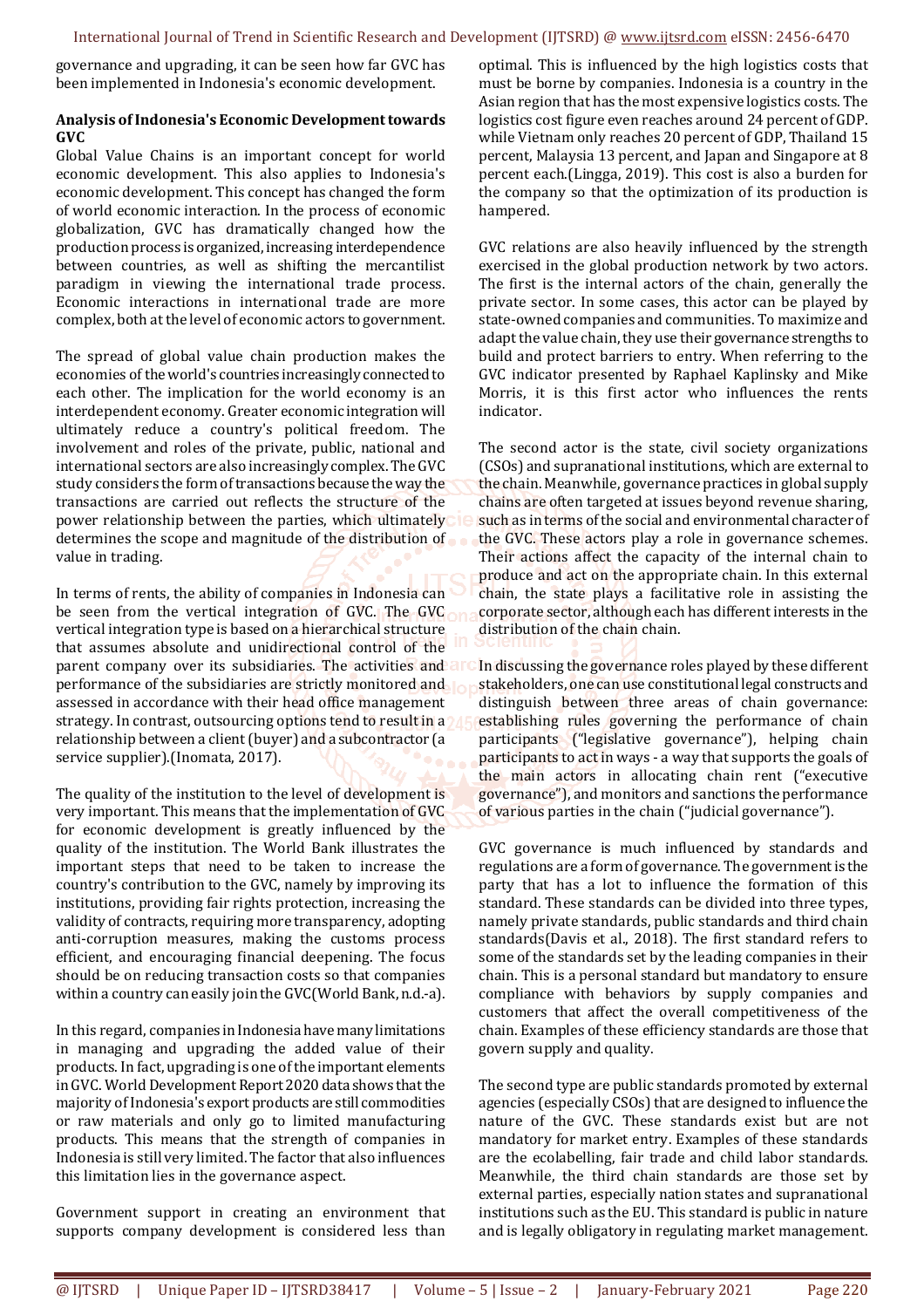Examples of these standards are those related to product safety. In this case, the government has full control in governance and determines the environment to support increased participation in the GVC.

There are many positions that can be exploited in global value chains, but it is also necessary to look at the analysis of the relationship between value chains and current account balances.Brumm, Johannes, Georgios Georgiadis, Johannes Grab (2018)suggests that participation in global value chains should have a positive effect on a country's current account balance. This is because the GVC process definitely involves adding import value and then exporting it. That is, mathematically will increase the trade balance. However, a country whose main role is to export intermediaries for further processing in other countries, will not be able to see the optimal effect on its trading country.

The relationship between participation in global value chains and its impact on the trade balance cannot be clearly stated. However, at least it can be seen that a better position of a country in the GVC will also result in a higher profit value. In this condition, the current account balances of downstream countries tend to benefit more from the participation of countries further upstream. This is because the functions taken by downstream countries involve adding value to imports, are high-tech and they also tend to be less vulnerable to exchange rate appreciation(Haltmaier, 2015).

In world production and trade, there are various stages of the supply chain spanning many countries around the world. This condition encourages countries to specialize in GVC 'slices' which can be at the beginning (upstream), middle or end (downstream) of the chain. However, it is unclear how countries and industry specialize along this slice. What types lopment of policies determine where countries and industries are placed on the GVC map is also not quite clear. Van Der Marel and Erik's research found that the position of a country in the GVC depends on where the countries specialize. In addition, domestic economic policies also correlate with a country's position on the GVC map(Marel, 2015).

Indonesia's participation in the GVC and its role in the fragmented structure can be seen from the international input-output database. Research conducted byEsquivias, miguel angel & Wulan Sari, Dyah & Handoyo (2017)looking at Indonesia's interactions in global value chains to measure Indonesia's specialization. The results show that Indonesia has significantly gained integration with the Asian value chains, both East Asia and ASEAN. Indonesia's role in all GVCs has undergone structural changes, moving from 50% of value added exports through finished goods in 1997, to intermediary suppliers (59%) in 2012. However, most of the added value is local (88%) so that it is less integrated global. In addition, Indonesia has fewer high-tech exports(Esquivias, miguel angel & Wulan Sari, Dyah & Handoyo, 2017).

Hummels, David & Ishii, Jun & Yi (2001)states that the process of forming added value in GVC involves three things, namely: (1) the process of producing goods in stages, (2) there are two or more countries that provide added value, and (3) there is a process of exporting and importing semifinished goods towards the process subsequent production. The involvement of a country in this GVC can be seen from

its participation index. There are two forms of participation index, namely backward participation, which means the added value content of other countries in Indonesia's export commodities.

In addition, there is forward participation, which is how much added value Indonesia contains in the exports of a country. In this case, Indonesia has a high enough advanced participation. This condition illustrates that Indonesia exports a lot of semi-finished materials for further processing abroad. On the other hand, Indonesia's backward participation is still very low because Indonesia's export commodities are not linked to other countries' inputs.

For example, this can be seen from the low exports of hightech products from Indonesia compared to other ASEAN countries. High-tech products are defined by the World Bank as commodities with a high R&D content including computers, electronic machinery and pharmaceuticals. Indonesia has the export value of high tech products which tends to decline from 2010, as seen in the following diagram:



Compared to other ASEAN countries, Indonesia is the country with the lowest high-tech exports. Indonesia's high tech export portion is only 5.8% of total manufacturing exports. In fact, the high-tech industry is the industry with the greatest potential in building global value chains. In fact, the Philippines has a high GVC due to electronic manufacturing services (EMS) and semiconductor manufacturing (SMS) which are able to contribute 51% of the country's export revenue.

Research conducted by (Nurdiati, R. P., Oktaviani, R., & Sahara, 2018)also shows that Indonesia has low participation in the global value chain for high-tech products, particularly in electronic products. It states that Indonesia's share of output is the lowest among all countries resulting in low value-added acquisitions. In the GCV, Indonesia acts as a user of input from various sectors(Nurdiati, R. P., Oktaviani, R., & Sahara, 2018).

Indonesia's participation in GVC is less than optimal because high exports lie in exports of raw commodities. Meanwhile, Indonesia's participation in the manufacturing industry globally is very low. This means that Indonesia's specialization is still on natural resources and raw products, so that it does not involve much high-tech products. From OECD data, for every US \$ 10 of Indonesian export value, it affects around US \$ 8.8 (88%) of domestic added value. This proportion is very high when compared to other countries. Such as China (71%), India (79%), Malaysia (61%), Thailand (62%), and Vietnam (63%). But this is contradictory due to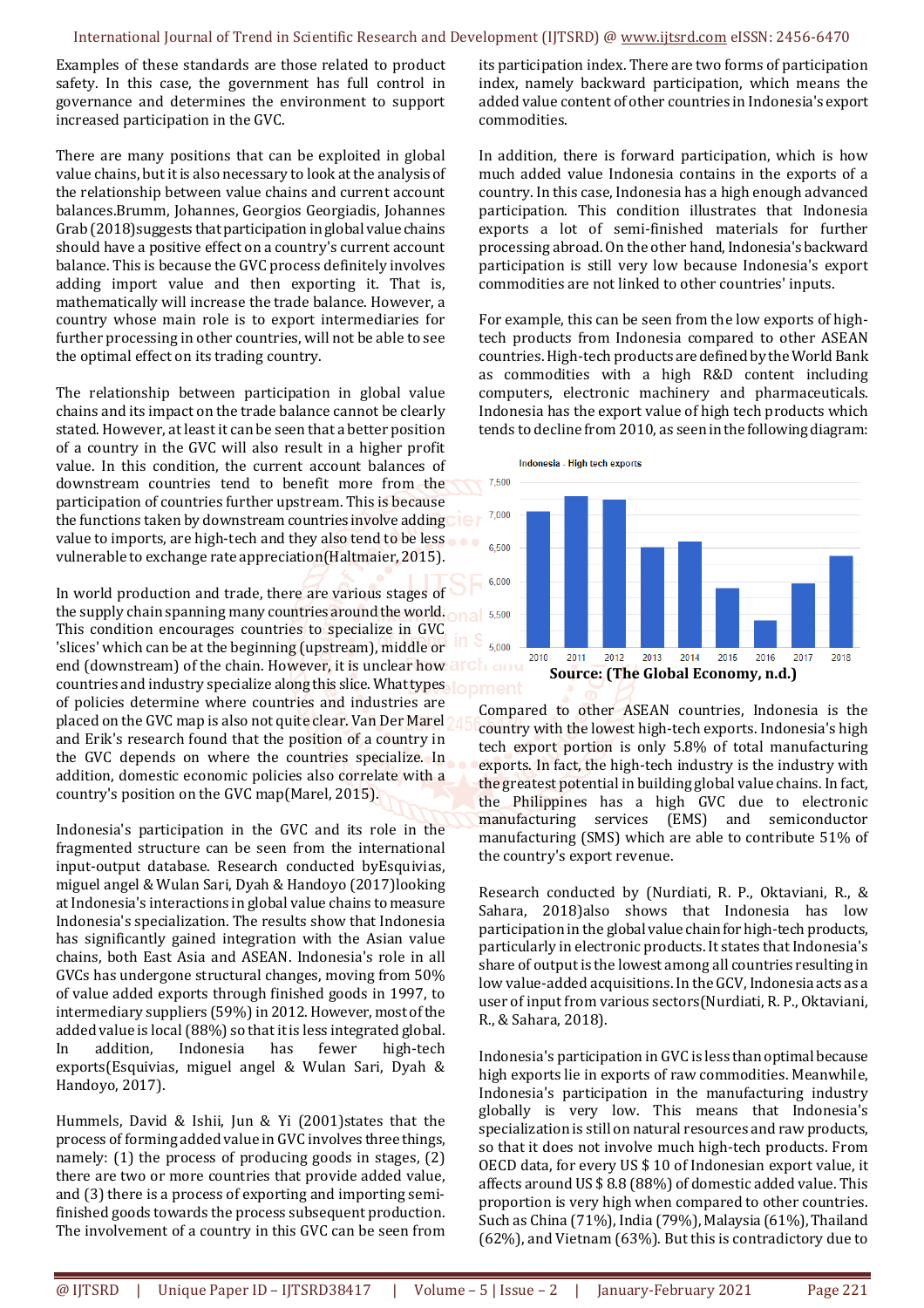the low role of Indonesia in the formation of the global value added chain or the Global Value Chain itself.

Indonesia's economic development towards the GVC is also still limited by its regional reach. From a regional perspective, Indonesia's participation is still largely in the Asian region. Globally, Indonesia is not much involved in GVC in global trade in Europe and America. Indonesia's weakness in utilizing global value chains is also getting heavier due to the high cost of transportation in Indonesia. From a regulatory perspective, this is due to burdensome regulations and distortions in port pricing.

Weak backward participation in the manufacturing or hightech industry reflects that governance indicators have not been effective in supporting the transition of the manufacturing and service industries to a more advanced stage. This is at the same time related to the GVC upgrading indicator, which is still not optimal, thus placing Indonesia at a very low level of upgrading. Until now, Indonesia was only able to upgrade from the commodities stage to limited manufacture, or only jumped one level. In fact, there are still two more stages of upgrading that need to be achieved to optimize participation in the GVC, namely the advanced manufacturing and services stage and the innovative activities stage.

In the GVC analysis, we also need to look at two things related to the process pattern of product use and product production. This can illustrate how the upgrading process was carried out and the extent to which it has been achieved. The first process pattern is the position of the production process and the technology applied in other countries, especially for intermediates products. The second is the a trade back and forth of intermediate goods and services, which is the main marker of GVC activity(Wang, Z., S. Wei, 2018).

This analysis also needs to look at Indonesia's role as a global intermediary buyer and supplier. This affects the prospects for national economic development. This can show how strong Indonesia's economic development is in its influence as a player in the global production network. Data from ADB MRIOTs shows that the total nominal value of Indonesian production and use in intermediate products generally increased from 2000 to 2017(Casella et al., 2019). This shows that Indonesia's participation is increasing in the formation of global production networks. However, this increase is not optimal.

Optimization of the global production network needs support from R&D. However, the share of research and development (R&D) carried out in Indonesia is low. This hampers the slow pace of Indonesia's participation in the GVC(World Bank, n.d.-a)shows that Indonesia's Research and Development Expenditure (% of GDP) is only 0.238. This figure is far below Vietnam (0.527%), Thailand (1.004%), Singapore (2.166%) and Malaysia (1.37%).



**Source: (World Bank, n.d.-b)** 

Low R&D indicates that the implementation of the GVC cannot be optimal, both in the aspects of rents, governance and upgrading. In fact, R&D becomes a tool for companies to be able to increase competitiveness and reach a higher level while simultaneously increasing GVC participation more optimally. The higher the added value obtained for an export product, the higher the economic development that the country can enjoy. Economic development towards the GVC will also be heavily influenced by a country's R&D level. R&D can open up various opportunities for countries to evaluate and rearrange targets in their economic development.

## **Conclusion**

The characteristic of GVC is seen from the activity of increasing the added value of a product which symbolizes industrial progress and economic development. Indonesia is a country that has made efforts to increase its role or participation in the formation of global value chains. Indonesia's economic development towards the GVC shows various dynamics. In the rents aspect, which shows the company's ability to specialize and compete in global trade, Indonesia still specializes in raw materials and limited manufacturing products. Indonesia is superior in forward participation but not backward participation, which means taking more roles in the upstream part with low high-tech.

In the governance aspect, the government is not optimal in creating an environment that supports business competitiveness and production power. This can be seen from the high cost of logistics, as well as the burdensome regulations and distortions in port pricing. In the aspect of upgrading, Indonesia is only able to go up one level at the limited manufacturing stage. One of the contributing factors is the low R&D cost. Indonesia has generally experienced an increase in the last two decades, but this increase is not optimal. Therefore, in order to optimize GVC participation as well as Indonesia's economic development, it is necessary to optimize company competitiveness, with regulations that further support cost efficiency and increase R&D..

### **Reference**

- [1] Amador, J. dan S. C. (2014). *Global Value Chains Surveying Drivers and Measures* (WORKING PAPER SERIES NO 1739 / OCTOBER 2014).
- [2] Baldwin, R. and Venables, A. J. (2013). Spiders and snakes: Off shoring and agglomeration in the global economy. *Journal of International Economics*, *2*(90), 245–254.